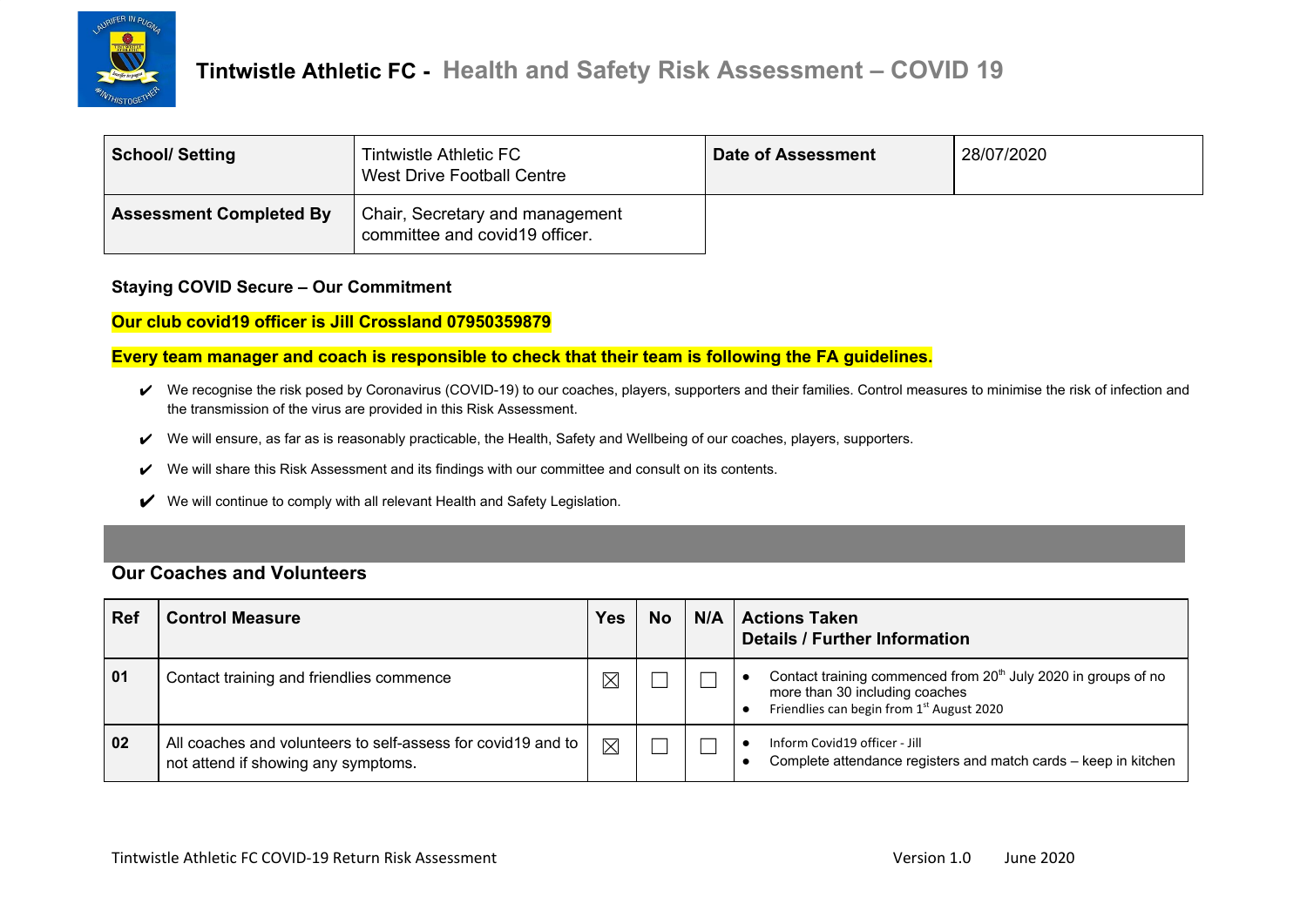

### **Our Players**

| <b>Ref</b> | <b>Control Measure</b>                                                                | Yes | <b>No</b> | N/A | <b>Actions Taken</b><br><b>Details / Further Information</b>                                                                                                                                        |
|------------|---------------------------------------------------------------------------------------|-----|-----------|-----|-----------------------------------------------------------------------------------------------------------------------------------------------------------------------------------------------------|
| 04         | All players to self-assess for covid 19 and to not attend if<br>showing any symptoms. | ⊠   |           |     | Any players showing any symptoms must notify their coach.                                                                                                                                           |
| 05         | Players and coaches to follow the guidance from the FA at<br>all times.               | ⊠   |           |     | Post in whatts app group and notify opposition of our guidelines.<br>No showers, changing rooms limited to 6 players at any one time.<br>Friendlies will cease for any team not following the rules |
| 06         | All players are required to train in groups of no more than<br>.30                    | ⊠   |           |     | Registers taken at all training and friendlies, these kept in the<br>clubhouse                                                                                                                      |
| 07         | No sharing of kit, drink bottles, players to arrive in kit<br>wherever possible.      | ⊠   |           |     | Each player brings their own named drink bottle<br>FA social distancing document shared with all members.                                                                                           |

### **Our West Drive Football Centre**

|            | <b>Capacity, Access and Egress</b> |            |           |                                                      |
|------------|------------------------------------|------------|-----------|------------------------------------------------------|
| <b>Ref</b> | <b>Control Measure</b>             | <b>Yes</b> | <b>No</b> | N/A   Actions Taken<br>Details / Further Information |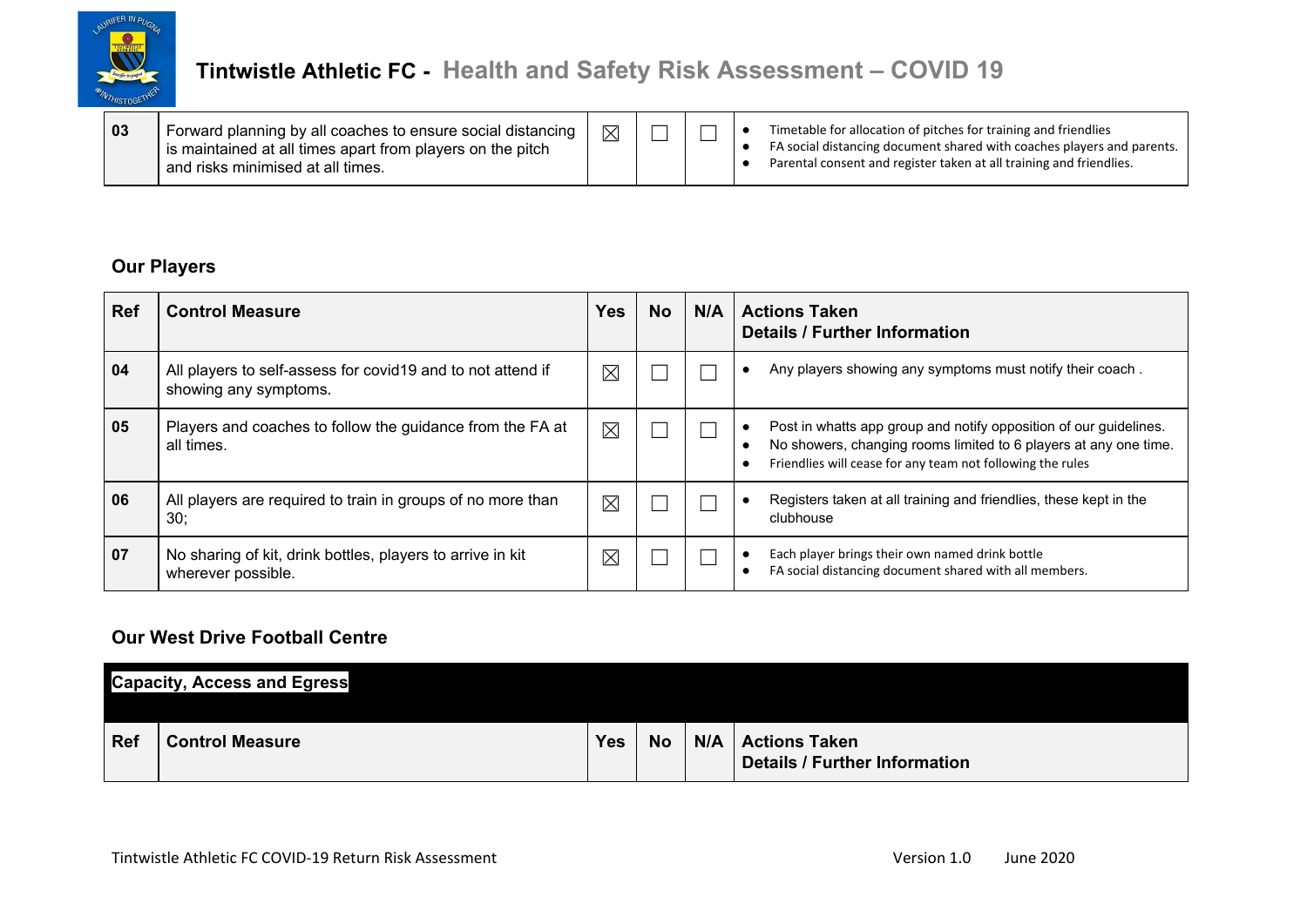

| 08         | Designated Entrance and Exit Points to the Building.<br>3. MAP<br>a - in and out<br>b - take away refreshments                                                                                                                                   | $\times$    |           |     | Entrances/exits established using the social distancing criteria<br>$\bullet$<br>Signs and spacing in place (W/B01.06.2020)<br>$\bullet$<br>Parents/children informed of one way system to enter building.<br>$\bullet$<br>Markings to support players, coaches and supporters in place to<br>$\bullet$<br>encourage 2 metre distancing. |
|------------|--------------------------------------------------------------------------------------------------------------------------------------------------------------------------------------------------------------------------------------------------|-------------|-----------|-----|------------------------------------------------------------------------------------------------------------------------------------------------------------------------------------------------------------------------------------------------------------------------------------------------------------------------------------------|
| 09         | Develop, share and display drop off/ change over protocols<br>e.g. one parent/carer only to drop off/ collect child.<br>e.g. next teams to line up in designated areas social<br>distancing 2 metres apart.<br>5. Letter to parents PROTOCOL TBC | $\boxtimes$ | L.        |     | Letter to be sent out informing parents and children<br>$\bullet$<br>Information on website<br>$\bullet$<br>collection by maximum of one family member.                                                                                                                                                                                  |
| 10         | Stagger change over times for each age group.<br>6. Staggered timetable                                                                                                                                                                          | $\times$    | L         |     | Time table for sessions ensuring 15 minute change over time.<br>$\bullet$                                                                                                                                                                                                                                                                |
|            | <b>Physical / Social Distancing</b>                                                                                                                                                                                                              |             |           |     |                                                                                                                                                                                                                                                                                                                                          |
|            |                                                                                                                                                                                                                                                  |             |           |     |                                                                                                                                                                                                                                                                                                                                          |
| <b>Ref</b> | <b>Control Measure</b>                                                                                                                                                                                                                           | <b>Yes</b>  | <b>No</b> | N/A | <b>Actions Taken</b><br><b>Details / Further Information</b>                                                                                                                                                                                                                                                                             |
| 11         | Session plans organised ensuring warm up, cool down,<br>substitutes and management team and team chats observe<br>2 metre social distancing at all times.                                                                                        | $\boxtimes$ |           |     | Every player to maintain 2 metres distance from each other at all<br>times other than when in a match                                                                                                                                                                                                                                    |
| 12         | Social distancing messages are reinforced to players,<br>coaches, volunteers and supporters.<br>8. Posters                                                                                                                                       | $\times$    |           |     | <b>FA Poster</b><br>٠<br>Players are reminded regularly through the session<br>$\bullet$<br>Parents asked to follow social distancing rules whilst watching<br>$\bullet$<br>their child train (max of groups of 6).<br>Posters throughout West Drive Football Centre site.<br>$\bullet$                                                  |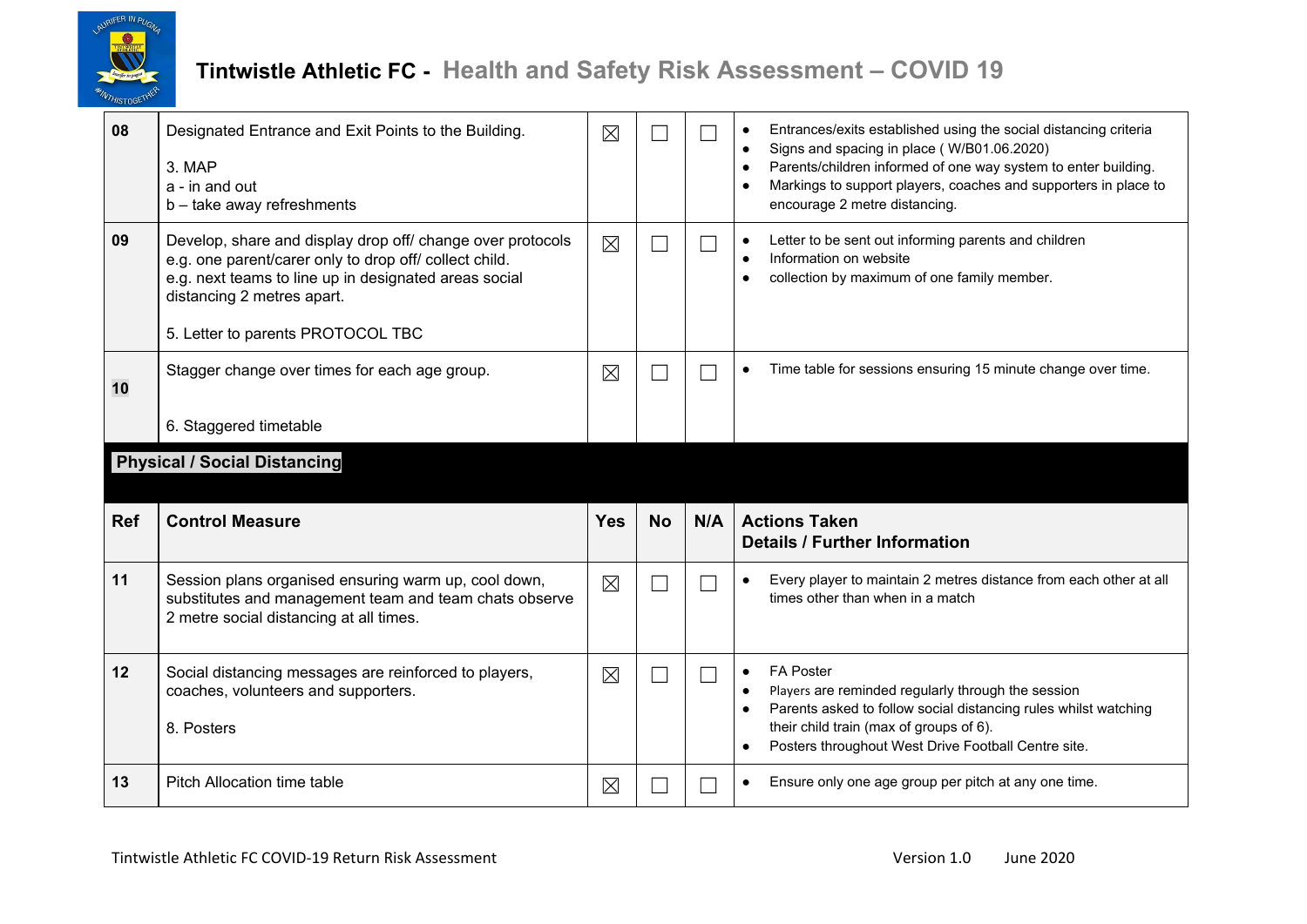

|    |                                                                                              |             |  | Timetabled to ensure safe distancing<br>$\bullet$                                                                                                                                                                                                         |
|----|----------------------------------------------------------------------------------------------|-------------|--|-----------------------------------------------------------------------------------------------------------------------------------------------------------------------------------------------------------------------------------------------------------|
| 14 | Communal spaces such as function room and changing<br>rooms closed.                          | $\times$    |  | No access to seating area in club room.<br>٠<br>No access to showers<br>$\bullet$<br>Max 6 adult players in changing room<br>$\bullet$                                                                                                                    |
| 15 | Stagger the use and limit the occupancy of kitchen.                                          | $\boxtimes$ |  | Sanitising products available and to be used before and after<br>leaving kitchen.<br>Cleaning products available to wipe / clean fridge / hot water<br>$\bullet$<br>vessel / sinks / areas used<br>Take away cups to be used for hot drinks.<br>$\bullet$ |
| 16 | Use of Stock Room by one person ONLY.<br><b>POSTER</b>                                       | $\times$    |  | Signage in place for 1 person access / restricted access                                                                                                                                                                                                  |
| 17 | Non Essential repair / contracted works in buildings to be<br>carried outside football hours | $\boxtimes$ |  | Repairs / works to only be carried out in empty building areas or<br>outside of school hours<br>Contractors told to use sanitisers and social distance<br>Individual risk assessments as appropriate                                                      |

#### **Additional Physical / Social Distancing Measures applied (Please detail below)**

● 2 Metre spacing marked for refreshment take away.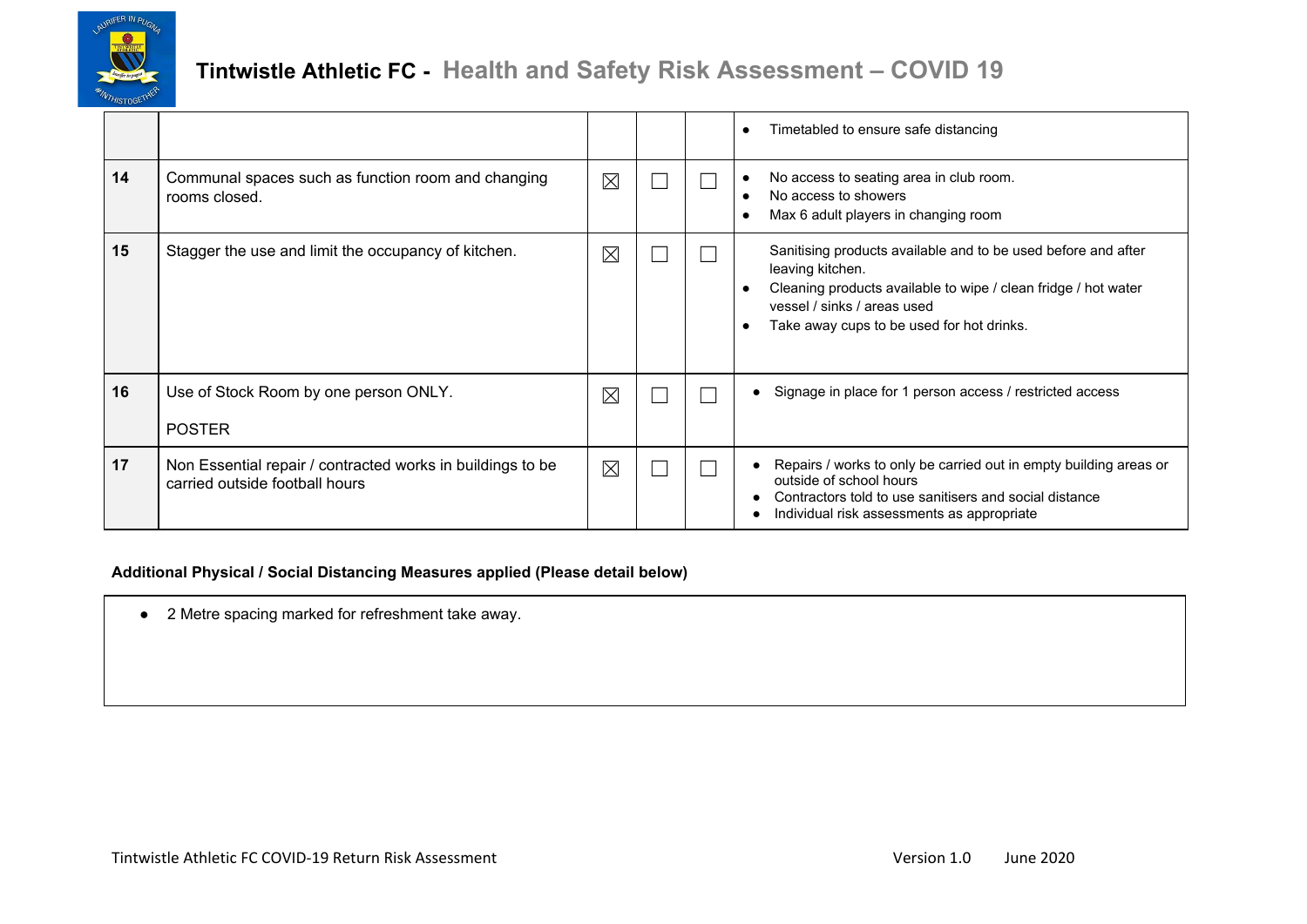

|     | <b>Infection Control, Cleaning and Hygiene Arrangements</b>                                                                                                                                            |             |           |     |                                                                                                                                                                                 |  |  |  |
|-----|--------------------------------------------------------------------------------------------------------------------------------------------------------------------------------------------------------|-------------|-----------|-----|---------------------------------------------------------------------------------------------------------------------------------------------------------------------------------|--|--|--|
| Ref | <b>Control Measure</b>                                                                                                                                                                                 | <b>Yes</b>  | <b>No</b> | N/A | <b>Actions Taken</b><br><b>Details / Further Information</b>                                                                                                                    |  |  |  |
| 18  | Coaches and/or players who are experiencing symptoms<br>associated with COVID-19 are instructed not to attend the<br>sessions and to refer to current advice and guidance<br>13. POSTER signs symptoms | $\boxtimes$ |           |     | Inform coaches, players and parents.<br>Posters around site.                                                                                                                    |  |  |  |
| 19  | Provision of hand-washing / hand-hygiene facilities at West<br>Drive Football Centre. (regularly monitored & maintained).<br>14. (Catch it, kill it) poster                                            | $\times$    |           |     | All toilets have a sink and soap or sanitising dispenser<br>Dispenser at front entrance.<br>Signage with distancing markers<br>Cleaning rota for used areas                     |  |  |  |
| 20  | All coaches and players are encouraged to regularly wash<br>their hands with soap and water, especially after<br>coughs/sneezes.<br>14. POSTER (Catch it , kill it)                                    | $\times$    |           |     | Sanitiser at entrance<br>All toilets have a sink and soap or sanitising dispenser<br>Regular reminders throughout the session.                                                  |  |  |  |
| 21  | All first aid to be carried out wearing gloves.                                                                                                                                                        | $\times$    |           |     | Coaches to ensure they have sufficient gloves in first aid kits.<br>Inform Jill to restock.                                                                                     |  |  |  |
| 22  | Sharing of footballs, coaching equipment such as bibs is<br>avoided where possible.                                                                                                                    | $\times$    |           |     | Enough footballs for each player.<br>Bibs to be washed after every session.<br>Each child to bring their own drink to sessions, labelled and<br>kept separate to other players. |  |  |  |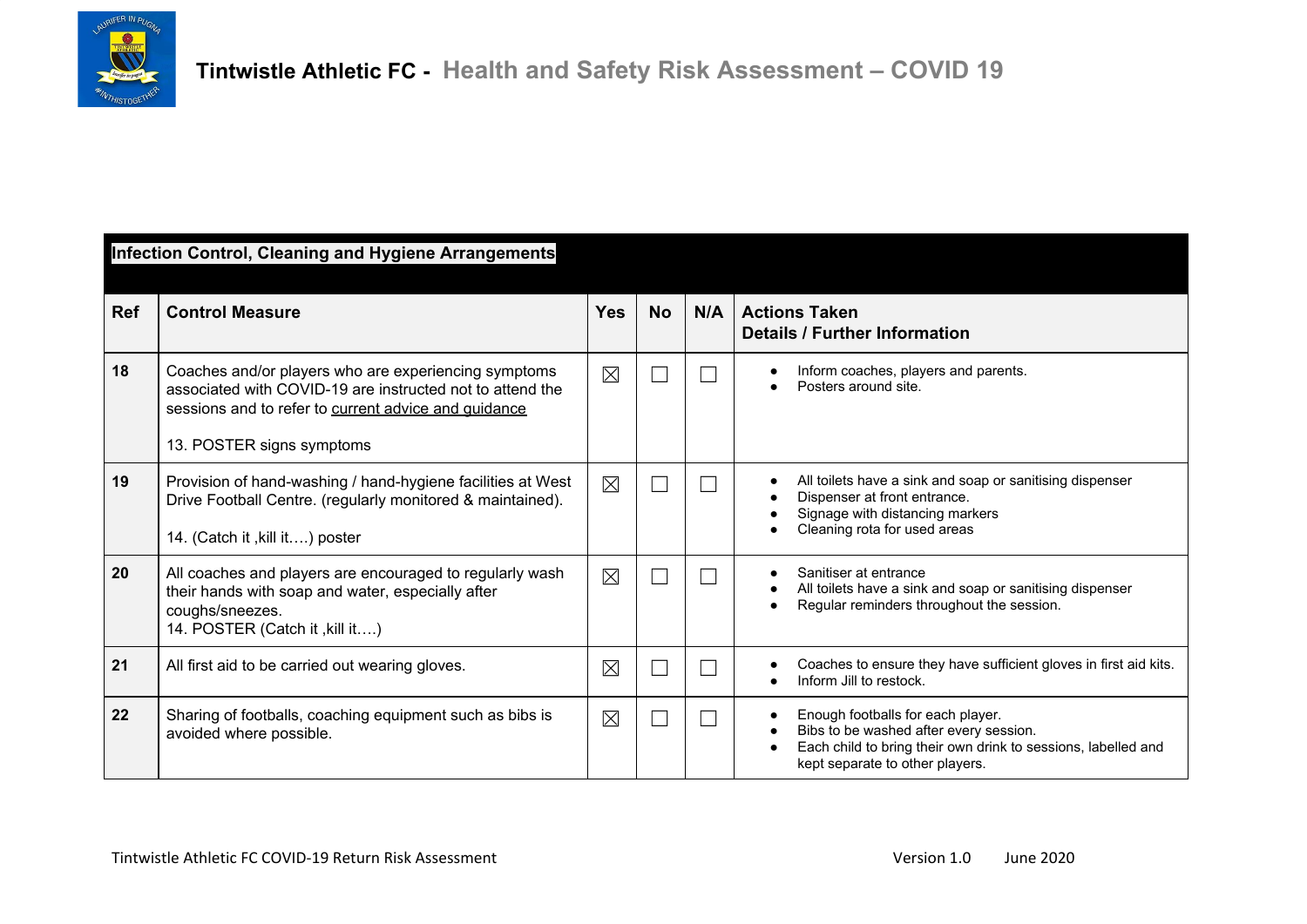

| <b>Ref</b> | <b>Control Measure</b>                                                                                                                                                                                                                                                                                                              | <b>Yes</b>  | <b>No</b> | N/a | <b>Actions Taken</b><br><b>Details / Further Information</b>                                   |
|------------|-------------------------------------------------------------------------------------------------------------------------------------------------------------------------------------------------------------------------------------------------------------------------------------------------------------------------------------|-------------|-----------|-----|------------------------------------------------------------------------------------------------|
| 23         | Bins are in place and increased emptying / replacement are<br>provided.                                                                                                                                                                                                                                                             | $\boxtimes$ |           |     | Emptied after each nights session                                                              |
| 24         | Increased frequency of cleaning of communal areas and<br>locations / high contact points (using detergent and hot<br>water followed by a chlorine based disinfectant solution)<br>including:<br>Toilets<br>Door Handles/ Access Buttons<br>Kitchen areas and associated equipment<br>Water dispensers/coolers<br>Coaching Equipment | $\boxtimes$ |           |     | Rota of cleaning of communal area                                                              |
| 25         | Use of kitchen areas to be limited to preparation of hot<br>drinks in take away cups. Sale of sealed drinks and snacks<br>(chocolate bars etc)                                                                                                                                                                                      | $\times$    |           |     | No communal mugs/glasses available.<br>Fridge door handle to be wiped down AFTER each session. |

| <b>Ref</b> | <b>Control Measure</b>                                                                                                                                                             | Yes      | <b>No</b> | N/A | l Actions Taken<br><b>Details / Further Information</b> |
|------------|------------------------------------------------------------------------------------------------------------------------------------------------------------------------------------|----------|-----------|-----|---------------------------------------------------------|
| 26         | Provide instructions on how to achieve effective<br>hand-washing; for example in the form of posters, written<br>guidance and videos clips etc.                                    | $\times$ |           |     | <b>Hand-Washing Poster</b>                              |
| 27         | Increased frequency of toilet inspections and checks to<br>ensure sufficient supplies of liquid soap and paper towels<br>are maintained. Coaches / volunteers to report shortages. | $\times$ |           |     | Toilets to be cleaned regularly.                        |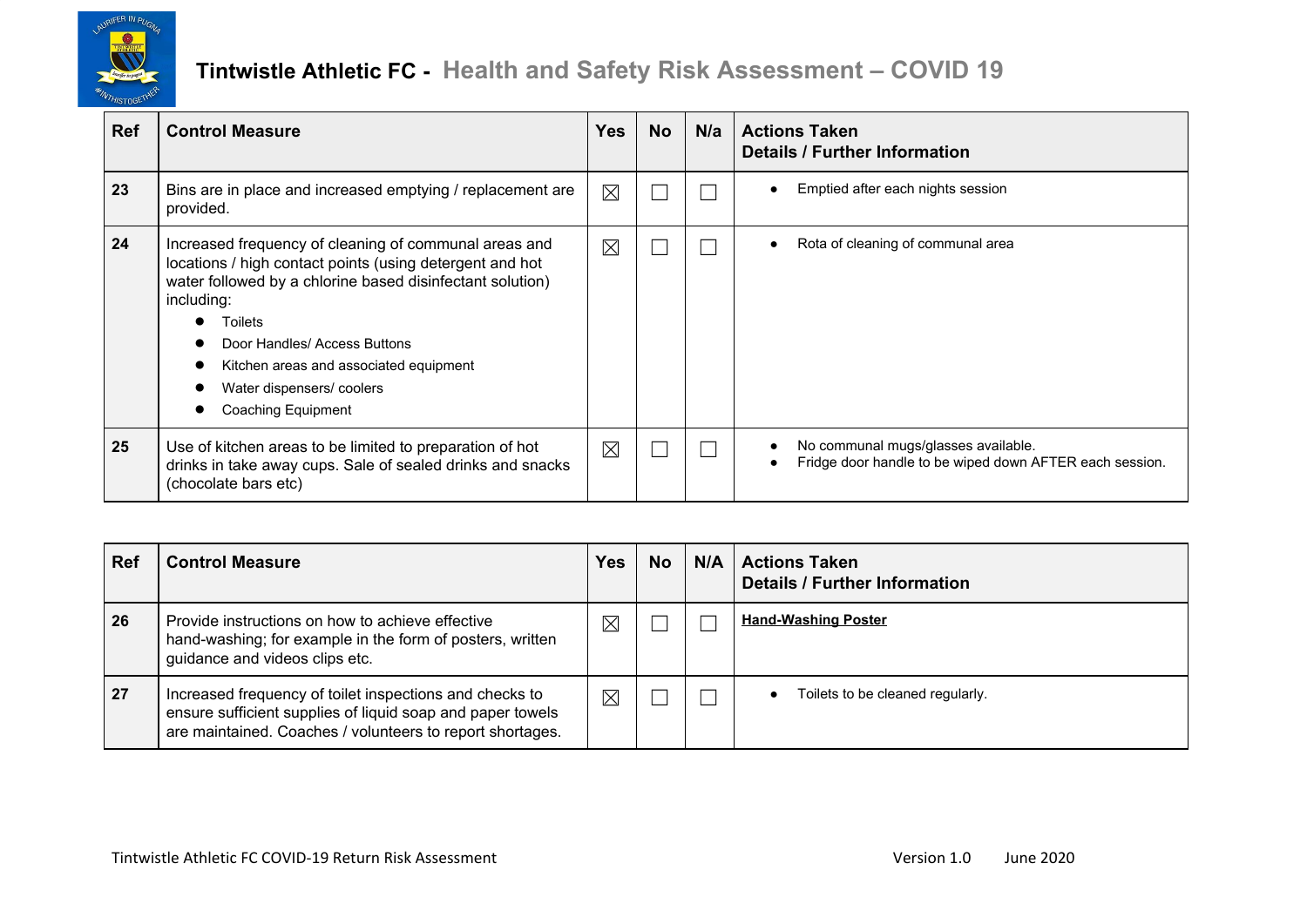

**Additional Infection Control, Cleaning and Hygiene Measures applied (Please detail below)**

- Jane will check stock to ensure sufficient supplies reporting to Jill
- Member of committee on duty to ensure toilet cleaning completed each session.